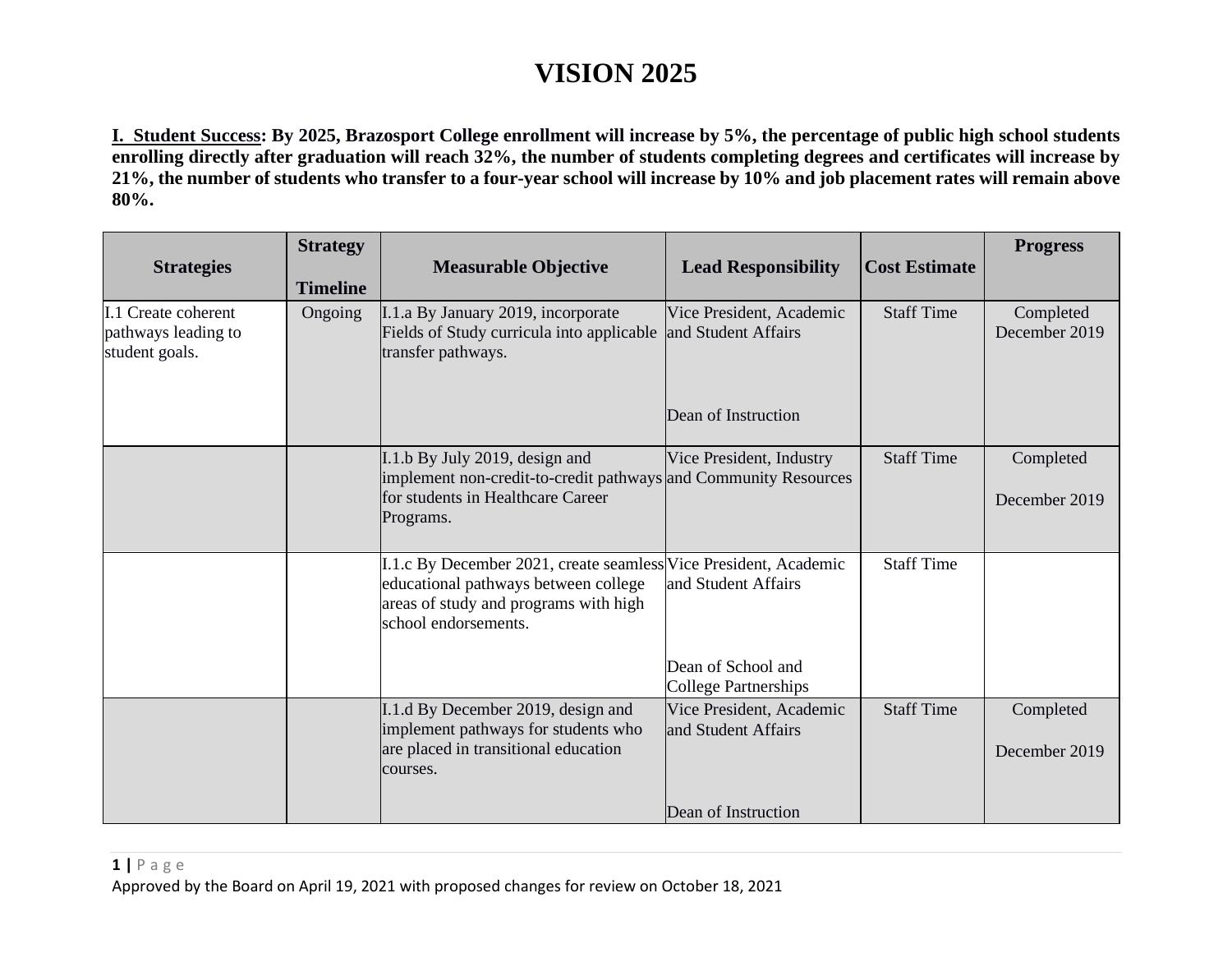| <b>Strategies</b> | <b>Strategy</b><br><b>Timeline</b> | <b>Measurable Objective</b>                                                                                                                                                                                                                                                                                     | <b>Lead Responsibility</b>                                                                           | <b>Cost Estimate</b>                                              | <b>Progress</b>                                                                                            |
|-------------------|------------------------------------|-----------------------------------------------------------------------------------------------------------------------------------------------------------------------------------------------------------------------------------------------------------------------------------------------------------------|------------------------------------------------------------------------------------------------------|-------------------------------------------------------------------|------------------------------------------------------------------------------------------------------------|
|                   |                                    | I.1. e By December 2019, implement<br>non-credit-to-credit pathways for<br>students in ABE and ESL Community<br>Education programs.                                                                                                                                                                             | Vice President, Industry<br>and Community Resources                                                  | <b>Staff Time</b>                                                 | Completed<br>December 2019                                                                                 |
|                   |                                    | I.1.f By December 2021, implement<br>policies and processes to award credit<br>for prior learning experiences, including<br>non-credit programs, military and<br>corporate training, and industry<br>recognized credentials.                                                                                    | Vice President, Academic<br>and Student Affairs                                                      | <b>Staff Time</b><br>$+$<br>\$10K                                 | Divide I.1.f into 2<br>objectives. New<br>objective I.1.i<br>(added 4/2021<br>from PIEC<br>recommendation) |
|                   |                                    | I.1.g By September 2019, create and<br>implement the Catalyst Program, a<br>cohort-based dual-credit instructional<br>model through which students can earn<br>an associate degree within one year of<br>high school graduation and a Bachelor of Dean of Instruction<br>Applied Technology within three years. | Vice President, Academic<br>and Student Affairs<br>Dean of School and<br>College Partnerships        | <b>Staff Time</b>                                                 | Completed<br>December 2019                                                                                 |
|                   |                                    | I.1.h By September 2019, establish the<br>Office of School and College<br>Partnerships <sup>4</sup>                                                                                                                                                                                                             | Vice President, Academic<br>and Student Affairs<br>Dean of School and<br><b>College Partnerships</b> | \$30K/yr salary &<br>benefits<br>$+$<br>\$20K operating<br>budget | Completed<br>December 2019                                                                                 |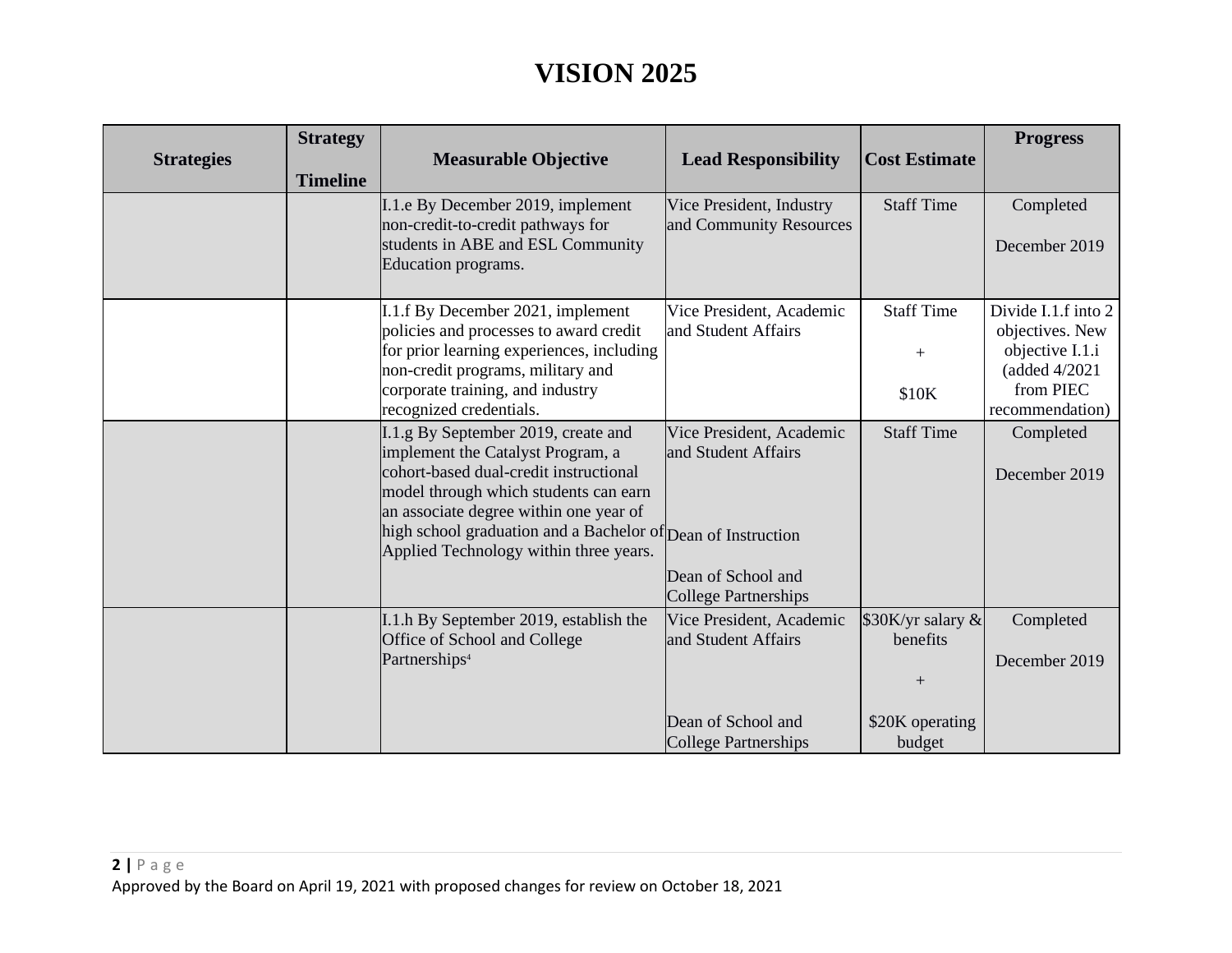| <b>Strategy</b><br><b>Timeline</b> | <b>Measurable Objective</b>                                                                                                                                                                  | <b>Lead Responsibility</b>                      | <b>Cost Estimate</b>                                                                                                                                                                                                                                        | <b>Progress</b>                             |
|------------------------------------|----------------------------------------------------------------------------------------------------------------------------------------------------------------------------------------------|-------------------------------------------------|-------------------------------------------------------------------------------------------------------------------------------------------------------------------------------------------------------------------------------------------------------------|---------------------------------------------|
|                                    | I.1.i By December 2023, implement<br>non-traditional course scheduling<br>practices, including eight-week                                                                                    | Vice President, Academic<br>and Student Affairs | Staff Time +<br><b>TBD</b>                                                                                                                                                                                                                                  | Added 4/2021<br>from PIEC<br>Recommendation |
|                                    | schedules, and weekend classes.                                                                                                                                                              | Dean of Student Services                        |                                                                                                                                                                                                                                                             |                                             |
| Ongoing                            | I.2.a By May 2019, develop and<br>implement student centered onboarding.                                                                                                                     | Vice President, Academic                        | <b>Staff Time</b>                                                                                                                                                                                                                                           | <b>Completed May</b><br>2019                |
|                                    |                                                                                                                                                                                              |                                                 |                                                                                                                                                                                                                                                             |                                             |
|                                    | I.2.b By May 2019, provide<br>comprehensive training for all ACE it<br>personnel including faculty coaches,<br>staff coaches and student services<br>support staff, full-time and part-time. | Vice President, Academic<br>and Student Affairs | <b>Staff Time</b>                                                                                                                                                                                                                                           | Completed<br>December 2019                  |
|                                    |                                                                                                                                                                                              | Dean of Student Services                        |                                                                                                                                                                                                                                                             |                                             |
|                                    | exploration strategies into college<br>educational and career pathways.                                                                                                                      | and Student Affairs                             | <b>Staff Time</b><br>$^{+}$                                                                                                                                                                                                                                 | Date change from<br>2021 to 2024            |
|                                    |                                                                                                                                                                                              |                                                 | TBD based upon                                                                                                                                                                                                                                              |                                             |
|                                    |                                                                                                                                                                                              | Dean of Student Services                        | needs analysis                                                                                                                                                                                                                                              |                                             |
|                                    | expand programs for elementary school<br>students that support a college going<br>culture. <sup>5</sup>                                                                                      | and Community Resources                         | <b>Staff Time</b>                                                                                                                                                                                                                                           | Change date from<br>2021 to 2023            |
|                                    |                                                                                                                                                                                              | academic courses, compressed                    | Dean of Instruction<br>and Student Affairs<br>Dean of Student Services<br>I.2.c By December 2024, integrate career Vice President, Academic<br>programs to ensure thoughtful choices of<br>I.2.d By December 2023, reestablish and Vice President, Industry |                                             |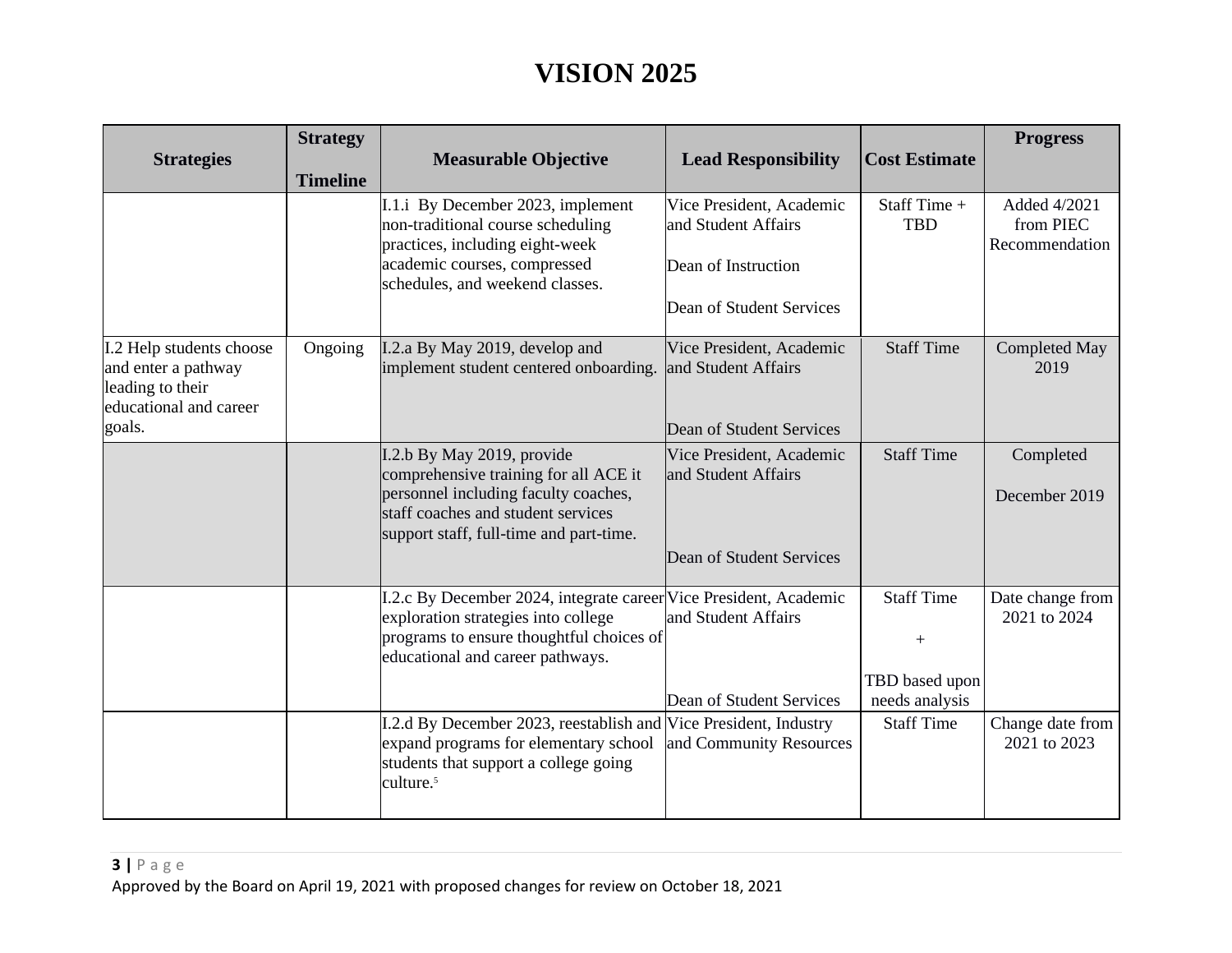| <b>Strategies</b> | <b>Strategy</b><br><b>Timeline</b> | <b>Measurable Objective</b>                                                                                                                                               | <b>Lead Responsibility</b>                        | <b>Cost Estimate</b>    | <b>Progress</b>                   |
|-------------------|------------------------------------|---------------------------------------------------------------------------------------------------------------------------------------------------------------------------|---------------------------------------------------|-------------------------|-----------------------------------|
|                   |                                    |                                                                                                                                                                           | Dean of School and<br><b>College Partnerships</b> |                         |                                   |
|                   |                                    |                                                                                                                                                                           |                                                   |                         |                                   |
|                   |                                    | I.2.e By December 2019, ensure the<br>college's brand includes key<br>characteristics that encompass our core                                                             | Vice President, College<br>Advancement            | <b>Staff Time</b>       | Completed                         |
|                   |                                    | values.                                                                                                                                                                   |                                                   | $^{+}$                  | December 2019                     |
|                   |                                    |                                                                                                                                                                           |                                                   | \$50K for<br>consultant |                                   |
|                   |                                    | I.2.f By September 2022, enroll all first-<br>time-at-BC students in ACE it.                                                                                              | Vice President, Academic<br>and Student Affairs   | <b>Staff Time</b>       | Changed date from<br>2021 to 2022 |
|                   |                                    |                                                                                                                                                                           | Dean of Student Services                          |                         |                                   |
|                   |                                    | I.2.g By December 2020, hire staff and<br>implement a process to provide degree                                                                                           | Vice President, Academic<br>and Student Affairs   | <b>Staff Time</b>       | Completed                         |
|                   |                                    | planning for all dual credit students who<br>have earned 15 credit hours.                                                                                                 |                                                   | $+$                     | December 2020                     |
|                   |                                    |                                                                                                                                                                           | Dean of School and<br><b>College Partnerships</b> | \$150K/year             |                                   |
|                   |                                    | I.2.h: By December 2022, expand degree Vice President, Academic<br>and career planning to include non-dual-<br>credit high school students as well as<br>students in K-8. | and Student Affairs                               | <b>Staff Time</b>       | Changed date from<br>2021 to 2022 |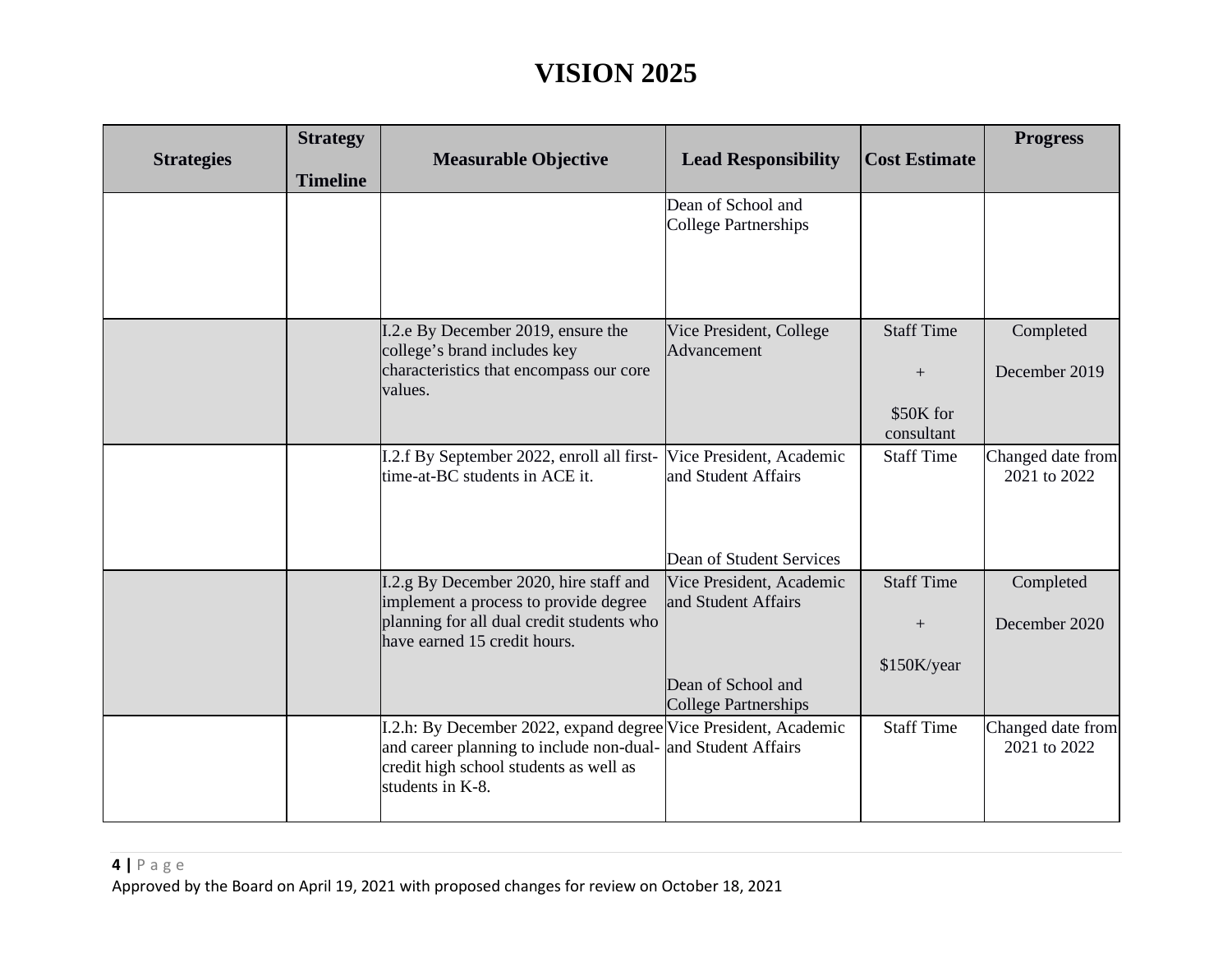| <b>Strategies</b>                                                  | <b>Strategy</b><br><b>Timeline</b> | <b>Measurable Objective</b>                                                                                                                                                                                                                             | <b>Lead Responsibility</b>                                                                              | <b>Cost Estimate</b>                      | <b>Progress</b>                                            |
|--------------------------------------------------------------------|------------------------------------|---------------------------------------------------------------------------------------------------------------------------------------------------------------------------------------------------------------------------------------------------------|---------------------------------------------------------------------------------------------------------|-------------------------------------------|------------------------------------------------------------|
|                                                                    |                                    |                                                                                                                                                                                                                                                         | Dean of School and<br><b>College Partnerships</b>                                                       |                                           |                                                            |
| I.3 Help students stay on<br>and complete their chosen<br>pathway. | Ongoing                            | 1.3a By September 2018, create a Loss<br>Analysis Report that identifies<br>roadblocks to registration and can be<br>used to clear roadblocks                                                                                                           | Vice President, Academic<br>and Student Affairs<br>Dean of Student Services                             | <b>Staff Time</b>                         | Completed<br>December 2018                                 |
|                                                                    |                                    | I.3.b By September 2022, create and<br>implement Early Connect and Support<br>across campus.                                                                                                                                                            | Vice President, Academic<br>and Student Affairs                                                         | <b>Staff Time</b><br>$^{+}$<br><b>SIS</b> |                                                            |
|                                                                    |                                    | I.3.c By September 2022, develop a<br>system to ensure students can easily<br>track their progress on their pathway and<br>what they need to complete their<br>program.                                                                                 | Dean of Student Services<br>Vice President, Academic<br>and Student Affairs<br>Dean of Student Services | Implementation<br><b>Staff Time</b>       | $Start + SIS$<br>Implementation                            |
|                                                                    |                                    | I.3.d By September 2021, create and<br>complete implementation of a master<br>course schedule for all instructional<br>programs and departments to improve<br>educational planning and program<br>completion as current pandemic<br>restrictions allow. | Vice President, Academic<br>and Student Affairs<br>Dean of Instruction                                  | <b>Staff Time</b>                         | Implementation<br>dependent on<br>pandemic<br>restrictions |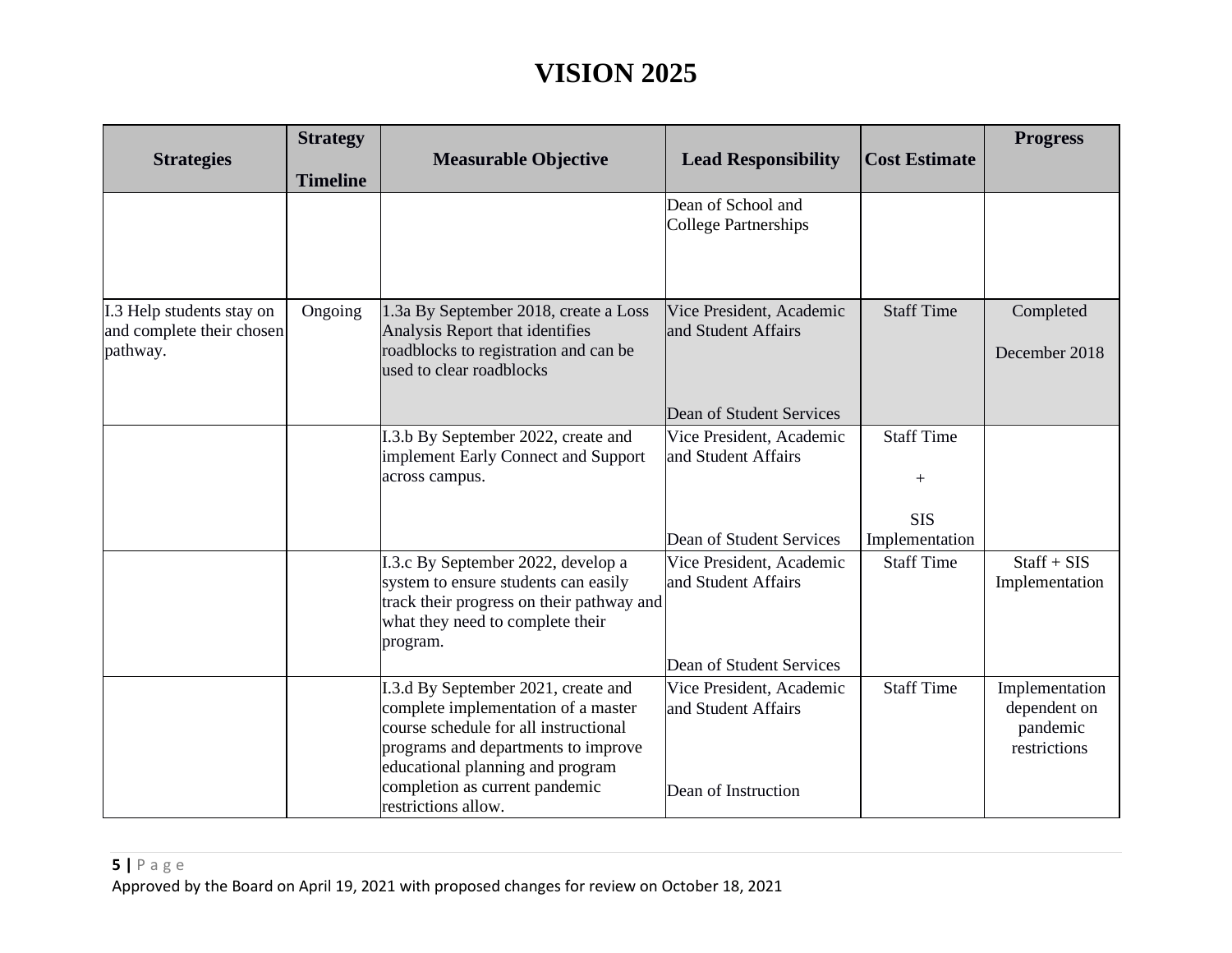| <b>Strategies</b>                                               | <b>Strategy</b><br><b>Timeline</b> | <b>Measurable Objective</b>                                                                                                                                                                         | <b>Lead Responsibility</b>                                              | <b>Cost Estimate</b>                          | <b>Progress</b>            |
|-----------------------------------------------------------------|------------------------------------|-----------------------------------------------------------------------------------------------------------------------------------------------------------------------------------------------------|-------------------------------------------------------------------------|-----------------------------------------------|----------------------------|
| I.4 Ensure students are<br>learning on their chosen<br>pathway. | Ongoing                            | I.4.a By December 2018, Strengthen and Vice President, Academic<br>expand role of advisory councils to<br>support program development and<br>improvement.                                           | and Student Affairs                                                     | <b>Staff Time</b>                             | Completed<br>December 2018 |
|                                                                 |                                    |                                                                                                                                                                                                     | Dean of Planning,<br><b>Institutional Effectiveness</b><br>and Research |                                               |                            |
|                                                                 |                                    | I.4.b By September 2019, create<br>curriculum maps that align course goals<br>to program outcomes.                                                                                                  | Vice President, Academic<br>and Student Affairs                         | <b>Staff Time</b><br>$^{+}$                   | Completed<br>December 2019 |
|                                                                 |                                    |                                                                                                                                                                                                     | Dean of Planning,<br><b>Institutional Effectiveness</b><br>and Research | $$10,000$ (FY19)                              |                            |
|                                                                 |                                    | I.4.c By September 2019, create learning Vice President, Academic<br>outcomes reports for all programs<br>(including transfer programs) based on<br>classroom summative assessments.                | and Student Affairs                                                     | <b>Staff Time</b>                             | Completed<br>December 2019 |
|                                                                 |                                    |                                                                                                                                                                                                     | Dean of Planning,<br><b>Institutional Effectiveness</b><br>and Research |                                               |                            |
|                                                                 |                                    | I.4.d By December 2021, implement the<br>Center for Instructional Excellence,<br>incorporating instructional design efforts<br>with existing teaching and learning<br>support services for faculty. | Vice President, Academic<br>and Student Affairs                         | <b>Staff Time</b><br>$^{+}$<br>TBD based upon |                            |
|                                                                 |                                    |                                                                                                                                                                                                     | Dean of Instruction                                                     | needs analysis                                |                            |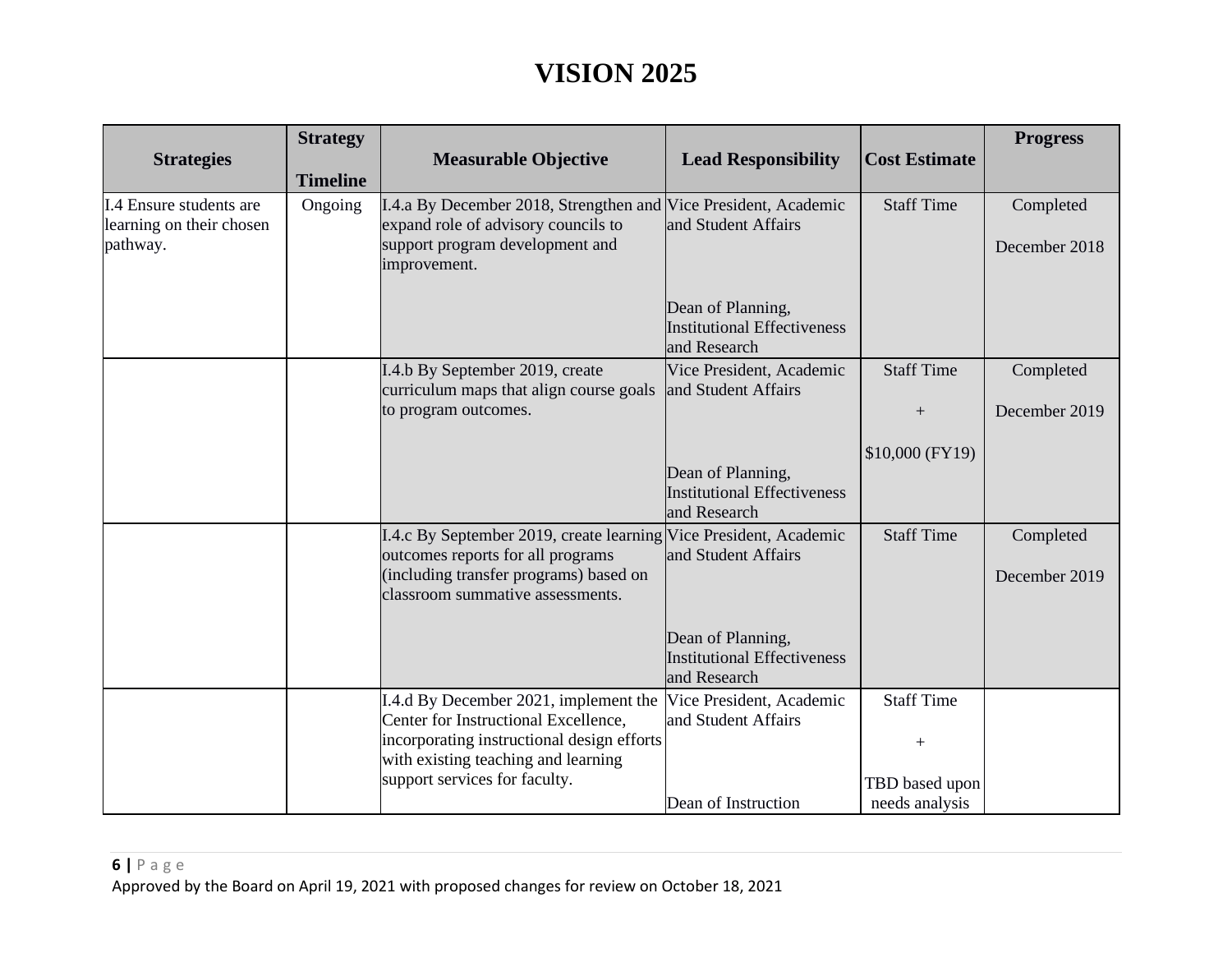| <b>Strategies</b> | <b>Strategy</b><br><b>Timeline</b> | <b>Measurable Objective</b>                                                                                                                                                                                                                                                                 | <b>Lead Responsibility</b>                                                                           | <b>Cost Estimate</b>                           | <b>Progress</b>                                                              |
|-------------------|------------------------------------|---------------------------------------------------------------------------------------------------------------------------------------------------------------------------------------------------------------------------------------------------------------------------------------------|------------------------------------------------------------------------------------------------------|------------------------------------------------|------------------------------------------------------------------------------|
|                   |                                    | I.4.e By December 2023, provide<br>students with opportunities to apply and<br>deepen knowledge and skills through<br>projects, internships, co-ops, clinical<br>placements, service learning, and other<br>active learning activities that faculty<br>intentionally embed into coursework. | Vice President, Academic<br>and Student Affairs<br>Dean of Instruction                               | <b>Staff Time</b><br>$^{+}$<br>\$15K           | Changed date from<br>2021 to 2023                                            |
|                   |                                    | I.4.f By December 2022, assess current<br>offerings for students in both credit and<br>non-credit programs to develop<br>professional skills including<br>communication skills, interview<br>techniques, and skills associated with<br>social and emotional intelligence.                   | Vice President, Academic<br>and Student Affairs<br>Dean of Instruction<br>Vice President of Industry | <b>Staff Time</b><br>$\boldsymbol{+}$<br>\$TBD | Redefined and<br>split into two<br>objectives (1.4.g)<br>part two)<br>4/2021 |
|                   |                                    | I.4.g By December 2023, develop and<br>implement opportunities for students in<br>both credit and non-credit programs to<br>develop professional skills including<br>communication skills, interview<br>techniques, and skills associated with<br>social and emotional intelligence.        | and Community Resources<br>Vice President, Academic<br>and Student Affairs<br>Dean of Instruction    | <b>Staff Time</b><br>$^+$<br>\$TBD             | Added 4/2021                                                                 |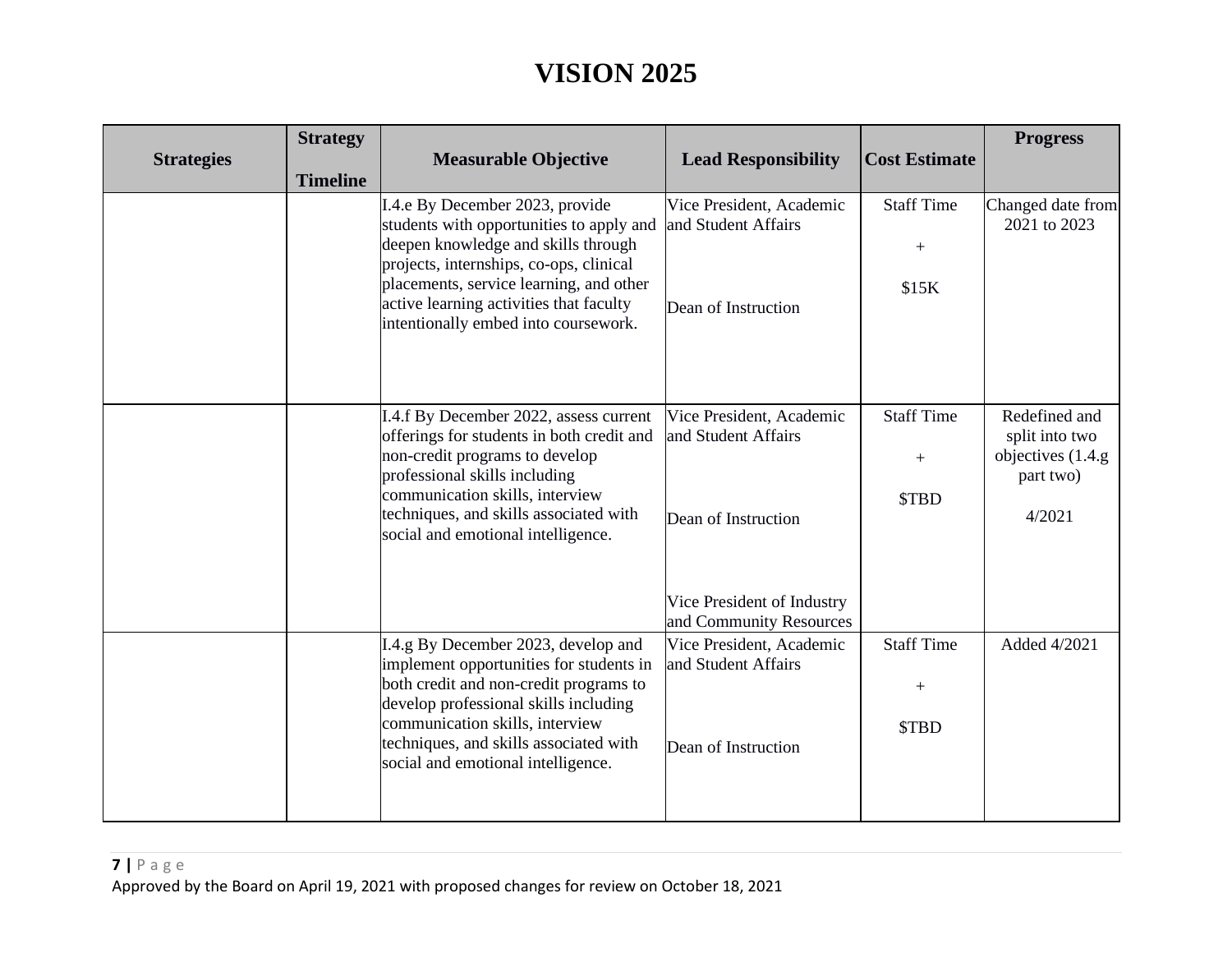| <b>Strategies</b> | <b>Strategy</b><br><b>Timeline</b> | <b>Measurable Objective</b> | <b>Lead Responsibility</b>                            | <b>Cost Estimate</b> | <b>Progress</b> |
|-------------------|------------------------------------|-----------------------------|-------------------------------------------------------|----------------------|-----------------|
|                   |                                    |                             | Vice President of Industry<br>and Community Resources |                      |                 |
|                   |                                    |                             |                                                       |                      |                 |

**II. Social and Economic Mobility: By 2025, the number of students completing degrees and certificates will increase by 23% for African American students, 43% for Hispanic students, 28% for male students and 30% for economically disadvantaged students7 .**

|                                                          | <b>Strategy</b> |                                                                             |                                        |                      | <b>Progress</b> |
|----------------------------------------------------------|-----------------|-----------------------------------------------------------------------------|----------------------------------------|----------------------|-----------------|
| <b>Strategies</b>                                        | <b>Timeline</b> | <b>Measurable Objective</b>                                                 | <b>Lead Responsibility</b>             | <b>Cost Estimate</b> |                 |
| II.1 Expand financial<br>support services to             | $1/14 - 12/19$  | II.1.a By December 2019, determine<br>whether financial aid and scholarship | Vice President, College<br>Advancement | <b>Staff Time</b>    | Completed       |
| underrepresented students                                |                 | awards mirror service area                                                  |                                        |                      | December 2019   |
| in the community as well<br>as students enrolled in dual |                 | characteristics.                                                            |                                        | TBD based upon       |                 |
| credit, evening, online, and<br>minimester classes.      |                 |                                                                             |                                        | needs analysis       |                 |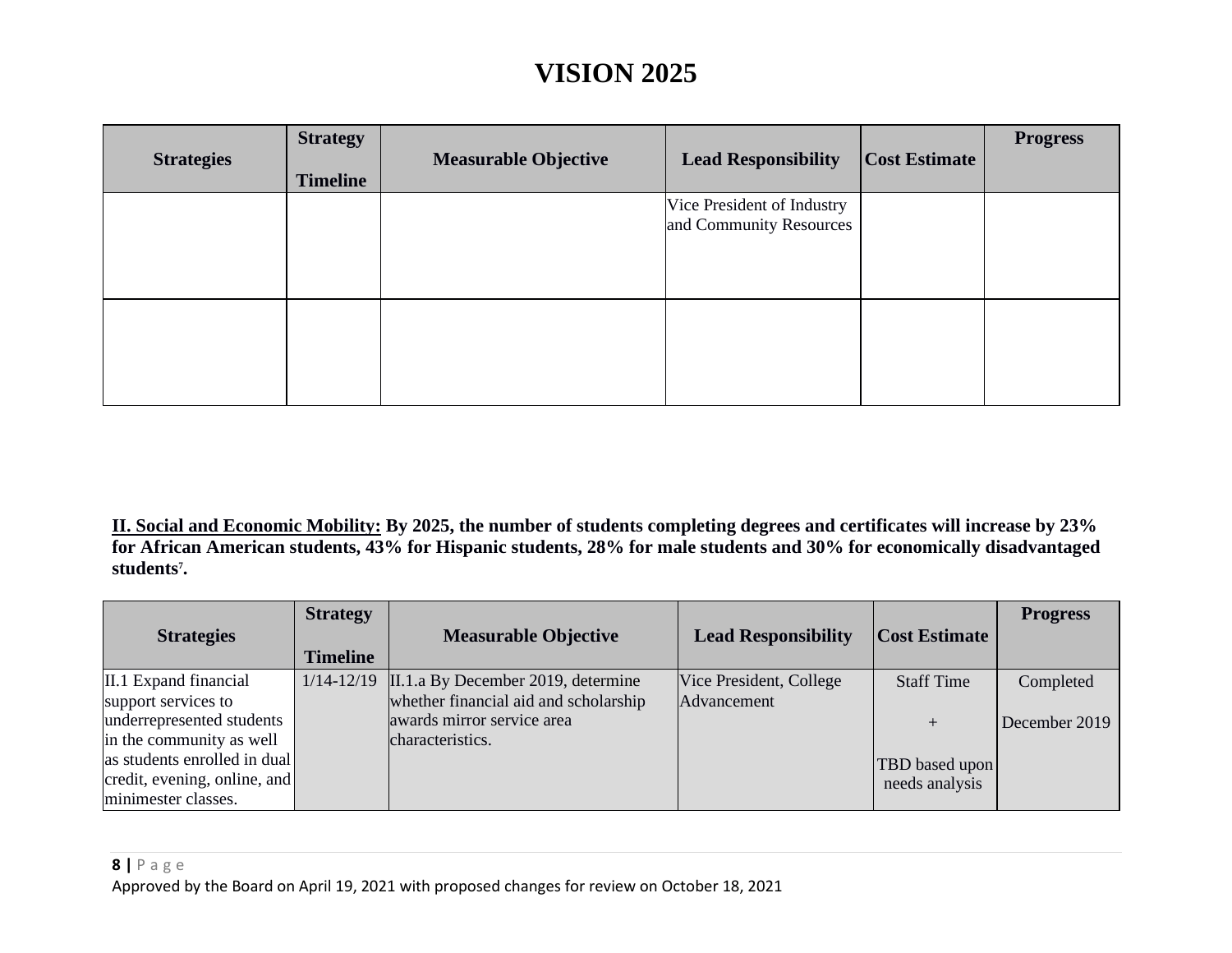| <b>Strategies</b>                                                                  | <b>Strategy</b><br><b>Timeline</b> | <b>Measurable Objective</b>                                                                                                                                                                                                                       | <b>Lead Responsibility</b>                                                                                                 | <b>Cost Estimate</b>                                         | <b>Progress</b>                                      |
|------------------------------------------------------------------------------------|------------------------------------|---------------------------------------------------------------------------------------------------------------------------------------------------------------------------------------------------------------------------------------------------|----------------------------------------------------------------------------------------------------------------------------|--------------------------------------------------------------|------------------------------------------------------|
|                                                                                    | $1/14 - 12/19$                     | II.1.b By September 2025, expand<br>existing financial literacy outreach to<br>include an array of topics such as paying<br>for college, managing debt, budgeting,<br>and investing, and make it available to all<br>students and their families. | Vice President, Academic<br>and Student Affairs                                                                            |                                                              |                                                      |
| II.2 Increase understanding<br>of equity and inclusion<br>among faculty and staff. | $4/18 - 12/20$                     | II.2.a By December 2022, publish an<br>equity and inclusion dashboard<br>displaying primary measures of equity<br>and inclusion, and use it to facilitate<br>discussions around equity and inclusion. <sup>8</sup>                                | Vice President, Academic<br>and Student Affairs<br>Dean of Planning,<br><b>Institutional Effectiveness</b><br>and Research | <b>Staff Time</b>                                            | Changed date<br>from $2021$ to<br>2022               |
|                                                                                    | $8/19 - 8/22$                      | II.2.b By August 2022, increase by six<br>percentage points the percentage of<br>college employees belonging to each<br>race/ethnic group that is underrepresented<br>relative to our service area. <sup>9 10</sup>                               | Vice President, Human<br>Resources                                                                                         | <b>Staff Time</b><br>$+$<br>\$5K annually                    |                                                      |
| II.3Ensure that we meet the<br>needs of underserved<br>students.                   | $4/18 - 12/21$                     | II.3.a By December 2023. using data<br>from the equity and inclusion dashboard<br>to determine the areas of greatest need,<br>develop and implement an equity<br>assurance program <sup>11</sup>                                                  | Vice President, Academic<br>and Student Affairs<br>Leadership Council                                                      | <b>Staff Time</b><br>$+$<br>TBD based upon<br>needs analysis | Changed date<br>from May 2022<br>to December<br>2023 |
|                                                                                    |                                    | II.3.b By September 2020, establish an<br>on-campus facility to provide affordable<br>medical and behavioral health services to<br>students, faculty, and staff.                                                                                  | Vice President of Industry<br>and Community Resources                                                                      | <b>Staff Time</b>                                            | Completed<br>December 2020                           |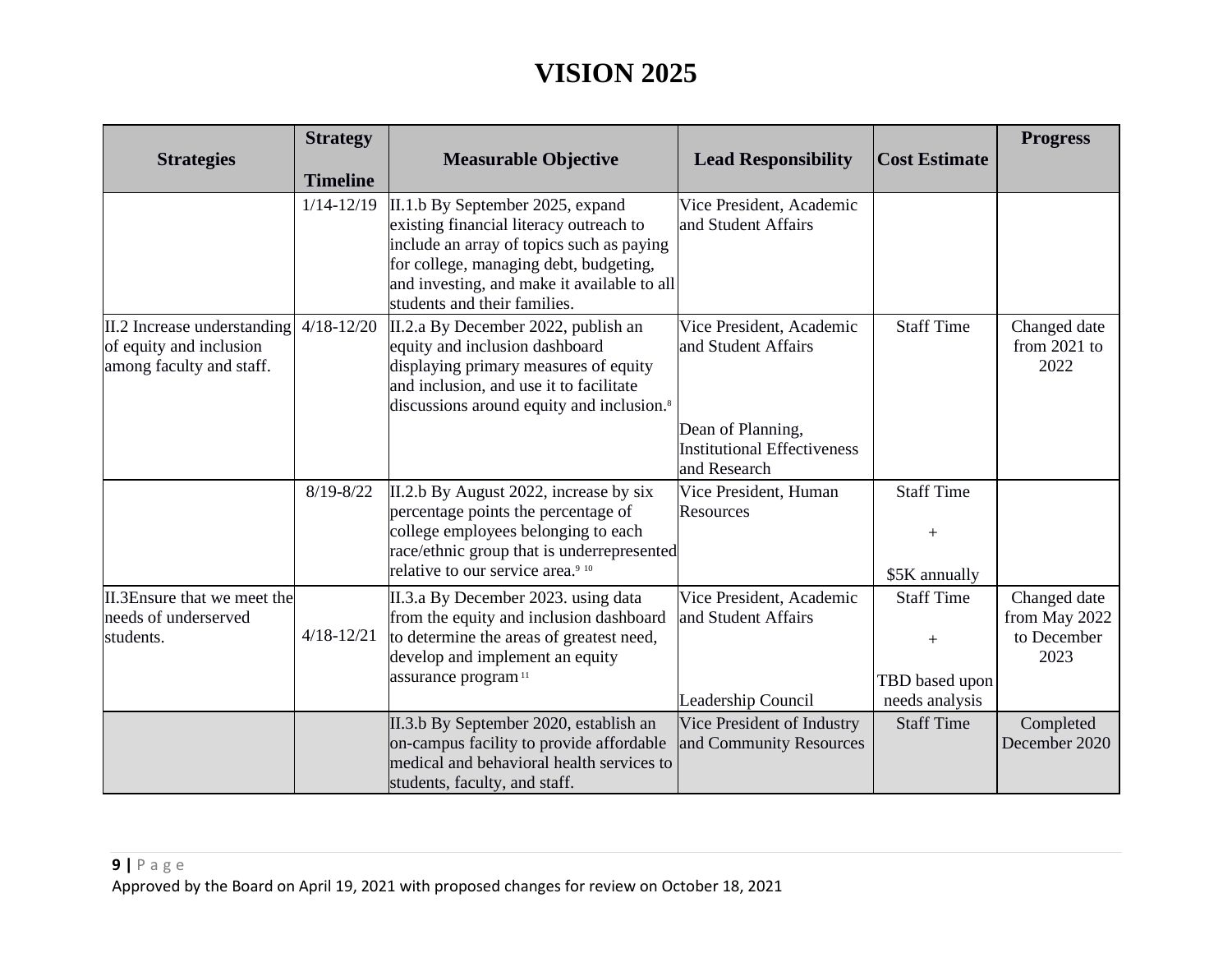| <b>Strategies</b>                                                                                      | <b>Strategy</b><br><b>Timeline</b> | <b>Measurable Objective</b>                                                                                                                                                                                                                                       | <b>Lead Responsibility</b>                                                                                               | <b>Cost Estimate</b>                                          | <b>Progress</b>              |
|--------------------------------------------------------------------------------------------------------|------------------------------------|-------------------------------------------------------------------------------------------------------------------------------------------------------------------------------------------------------------------------------------------------------------------|--------------------------------------------------------------------------------------------------------------------------|---------------------------------------------------------------|------------------------------|
| II.4 Provide groceries to<br>students who self-identify<br>as food insecure. <sup>12</sup>             | $9/18 - 9/20$                      | II.4.a By January 2020, complete the<br>construction of a walk-in consumer-<br>choice food pantry open to all students<br>who self-identify as food insecure.                                                                                                     | Vice President, Academic<br>and Student Affairs, Dean<br>of Student Services                                             | <b>Staff Time</b><br>$+$<br>\$5,000                           | Completed<br>December 2020   |
|                                                                                                        |                                    | II.4.b By January 2020, begin operating<br>the food pantry.                                                                                                                                                                                                       | Vice President, Academic<br>and Student Affairs, Dean<br>of Student Services                                             | <b>Staff Time</b><br>$+$<br>\$5K/year                         | Completed<br>December 2020   |
| II.5 Provide centralized<br>services for underserved<br>students.                                      | $9/20 - 9/21$                      | II.5.a By December 2019, create a new<br>position to oversee the food bank and<br>other services that we provide to our<br>students.                                                                                                                              | Vice President, Academic<br>and Student Affairs, Dean<br>of Student Services                                             | <b>Staff Time</b><br>$+$<br>\$83K/year salary<br>$&$ benefits | Completed<br>December 2020   |
| II.6 Ensure that we meet<br>the needs of students who<br>are taking care of<br>families. <sup>13</sup> | $1/21 - 9/23$                      | II.6.a By September 2023, establish a<br>process for collecting data from all<br>students about their families, including<br>the number and age of dependents,<br>family structure, etc., and include this<br>data in the Equity Dashboard (see<br>Strategy II.2) | Vice President, Academic<br>and Student Affairs, Dean<br>of Planning, Institutional<br><b>Effectiveness and Research</b> | <b>Staff Time</b>                                             | Changed from<br>2022 to 2023 |
|                                                                                                        |                                    | II.6.b By September 2023, conduct a<br>Family Friendly self-study to identify<br>resources and services that support<br>student parents and analyze the data to<br>see what changes may be needed in the<br>future.                                               | Vice President, Academic<br>and Student Affairs, Dean<br>of Planning, Institutional<br><b>Effectiveness and Research</b> | <b>Staff Time</b>                                             |                              |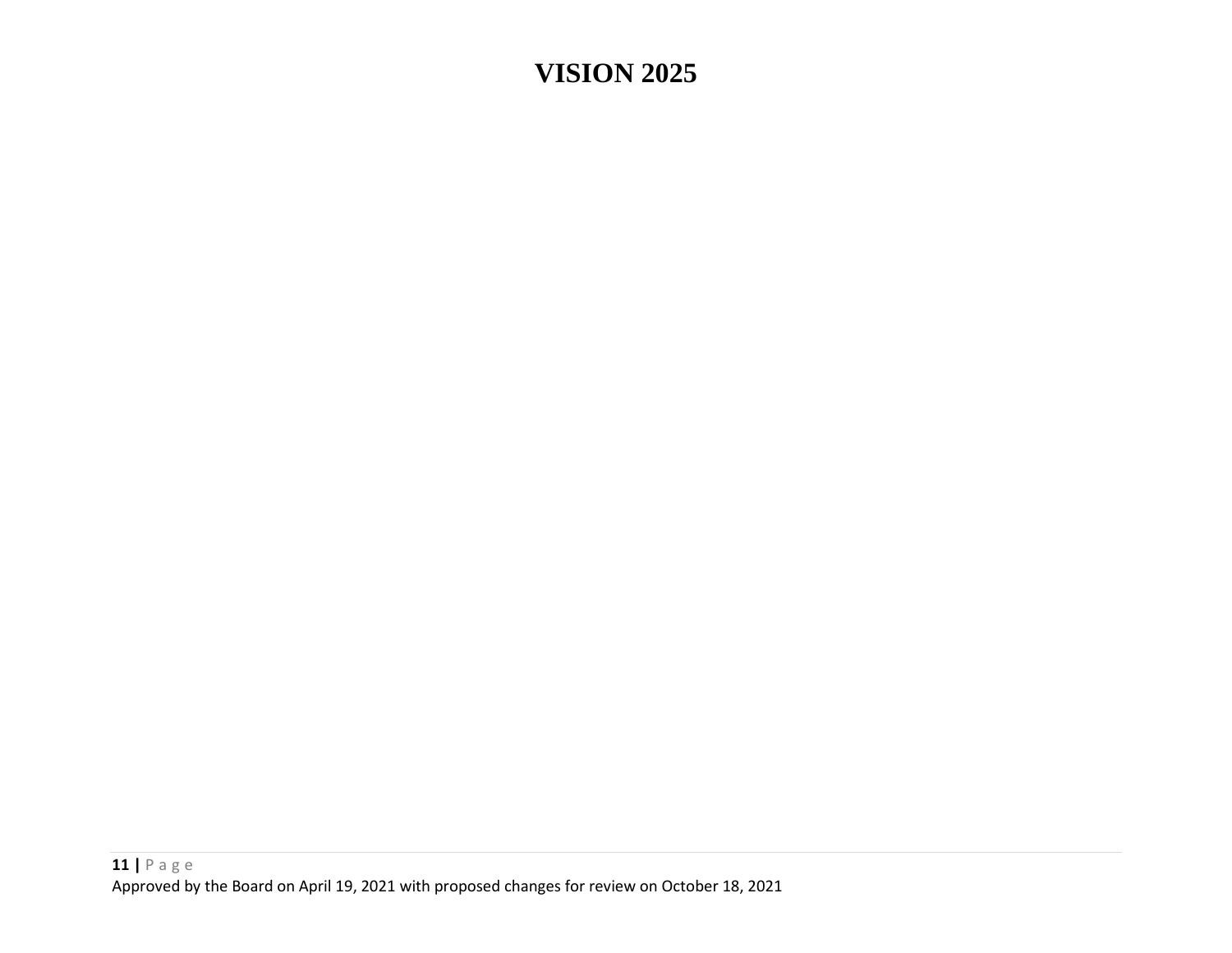**III. Business, Community & Campus Engagement: By 2025, Brazosport College will ensure ongoing and mutually beneficial collaboration with stakeholders (including school districts, employers, community, etc.) and continued development of a healthy campus culture that exemplifies our Core Values.**

| <b>Strategies</b>                                                                                                                       | <b>Strategy</b> | <b>Measurable Objective</b>                                                                                                                                                                                                                | <b>Lead Responsibility</b>                                              | <b>Cost Estimate</b>                                                         | <b>Progress</b>                                                                            |
|-----------------------------------------------------------------------------------------------------------------------------------------|-----------------|--------------------------------------------------------------------------------------------------------------------------------------------------------------------------------------------------------------------------------------------|-------------------------------------------------------------------------|------------------------------------------------------------------------------|--------------------------------------------------------------------------------------------|
|                                                                                                                                         | <b>Timeline</b> |                                                                                                                                                                                                                                            |                                                                         |                                                                              |                                                                                            |
| III.1 Advance cultural<br>enrichment of the College<br>community and the greater<br>community through<br>programming at The<br>Clarion. | $1/14 - 12/20$  | III.1.a By December 2024, review<br>programs offered through The Clarion to Advancement<br>rebuild average participation by 15%<br>relative to AY 2013-2014.<br>Post pandemic restrictions will guide<br>strategies.                       | Vice President, College                                                 | <b>Staff Time</b>                                                            | Changed date<br>from $2021$ to<br>2024 and 25% to<br>15% based on<br>pandemic<br>closures. |
| III.2 Advance cultural<br>enrichment of the greater<br>community through<br>Community Education<br>(CE) youth programs.                 | $1/14 - 12/20$  | III.2.a By December 2024, review youth Vice President, Industry<br>programs offered through CE to increase and Community<br>enrollment by 15% relative to AY 2013- Resources<br>2014. Post pandemic restrictions will<br>guide strategies. |                                                                         | <b>Staff Time</b>                                                            | Changed date<br>from $2021$ to<br>2024.                                                    |
| III.3 Support growth and<br>development of all college<br>employees through<br>expanded professional<br>development programs.           | $1/14 - 8/19$   | III.3.a By August 2019, develop and<br>implement professional development<br>addressing new employee onboarding.                                                                                                                           | Vice President, Human<br>Resources                                      | <b>Staff Time</b><br>$+$<br>\$20,000 annually<br>beginning in<br><b>FY18</b> | Completed<br>December 2019                                                                 |
| III.4 Reform current faculty<br>tenure policy through<br>creation of a<br>comprehensive tenure<br>system. <sup>14</sup>                 | $1/19 - 9/21$   | III.4.a By September 2022, develop a<br>comprehensive tenure plan and begin a<br>one-year pilot.                                                                                                                                           | Vice President, Academic<br>and Student Affairs, Dean<br>of Instruction | <b>Staff Time</b><br>$^{+}$<br>\$25K/yr for 2<br>years for<br>consultant     | Changed dated<br>from $2021$ to<br>2022.                                                   |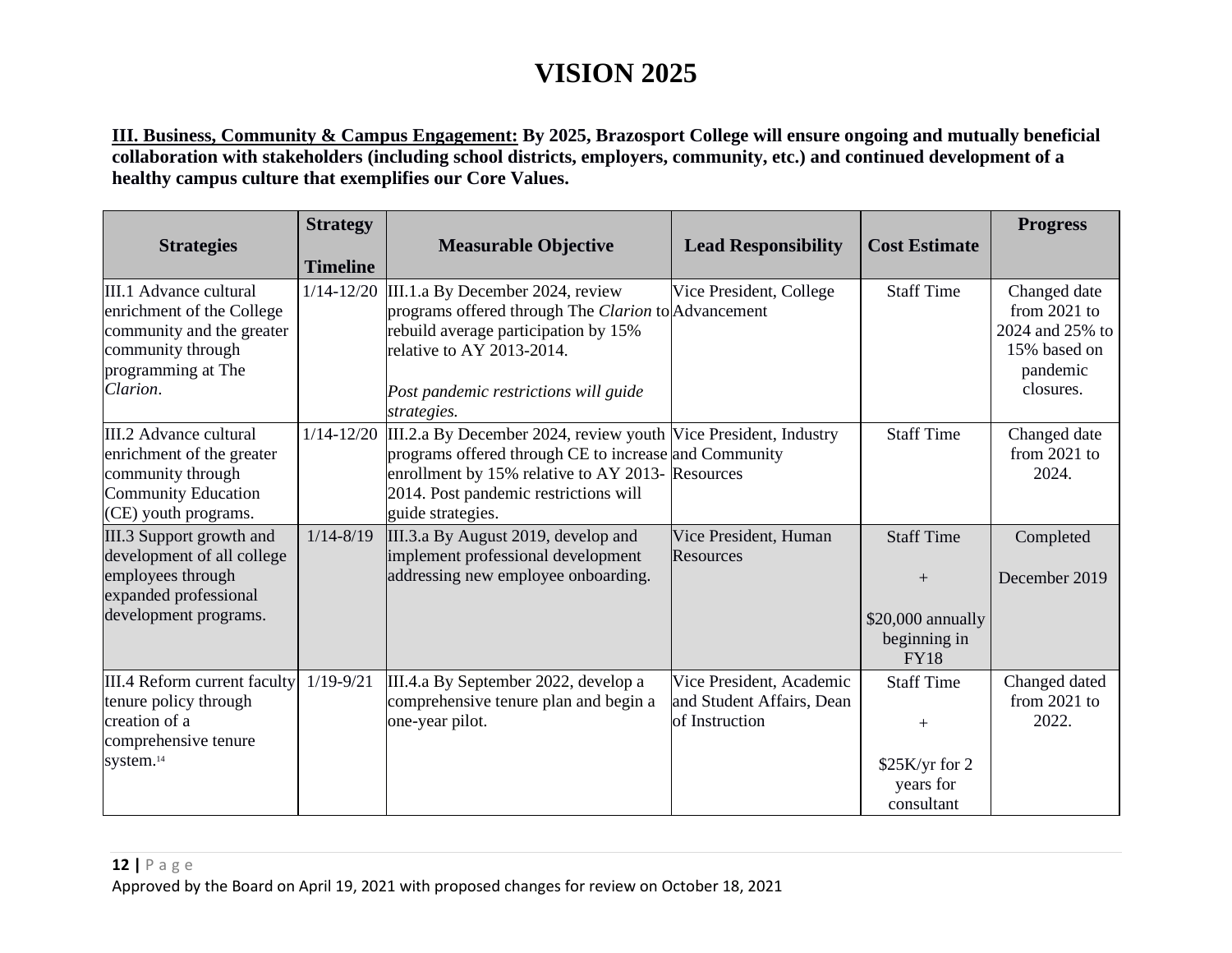| <b>Strategies</b>                                                                                                                                                                                                       | <b>Strategy</b><br><b>Timeline</b> | <b>Measurable Objective</b>                                                                                                                                                                              | <b>Lead Responsibility</b>                                              | <b>Cost Estimate</b>                                            | <b>Progress</b>                                                                                        |
|-------------------------------------------------------------------------------------------------------------------------------------------------------------------------------------------------------------------------|------------------------------------|----------------------------------------------------------------------------------------------------------------------------------------------------------------------------------------------------------|-------------------------------------------------------------------------|-----------------------------------------------------------------|--------------------------------------------------------------------------------------------------------|
|                                                                                                                                                                                                                         |                                    | III.4.b By September 2023, evaluate the<br>pilot and make recommendations as<br>appropriate.                                                                                                             | Vice President, Academic<br>and Student Affairs, Dean<br>of Instruction | <b>Staff Time</b>                                               | Changed date<br>from $2022$ to<br>2023.                                                                |
| III.5 Restructure and<br>redesign the college<br>website to better serve the<br>needs of all college<br>stakeholders, especially<br>prospective and new<br>students and their families.                                 | <b>TBD</b>                         | III.5.a By December 2021, evaluate<br>current technology platforms and<br>determine whether to stay with<br>Percussion or switch to a different<br>platform                                              | Vice President, College<br>Advancement                                  | <b>Staff Time</b>                                               | Completed<br>December 2020                                                                             |
|                                                                                                                                                                                                                         |                                    | III.5.b By May 2022, complete the<br>restructuring and redesign of the college Advancement<br>website (not including populating the<br>pages with content) in a sandbox<br>environment.                  | Vice President, College                                                 | <b>Staff Time</b><br>$+$<br>\$TBD                               |                                                                                                        |
|                                                                                                                                                                                                                         |                                    | III.5.c By February 2023, populate the<br>redesigned college website with content, Advancement<br>complete quality control checking, and<br>put the new website into production.                         | Vice President, College                                                 | <b>Staff Time</b><br>$\hspace{1.0cm} + \hspace{1.0cm}$<br>\$TBD |                                                                                                        |
| III.6<br>Assess the targets for<br>improving strength and<br>function of advisory<br>committees and create a<br>development plan that<br>assists faculty in facilitating<br>advisory committees for<br>rich engagement. | $1/2021 -$<br>9/2022               | III.6.a By December 2022, determine<br>cornerstones for high functioning<br>advisory committees and complete a<br>S.W.O.T. analysis for each BC advisory<br>committee to determine development<br>needs. | Vice President, Academic<br>and Student Affairs                         | <b>Staff Time</b><br>$\boldsymbol{+}$<br>\$TBD                  | New objective<br>added based on<br>feedback from<br>PIEC (1/2021)<br>and Board<br>Workshop<br>(2/2021) |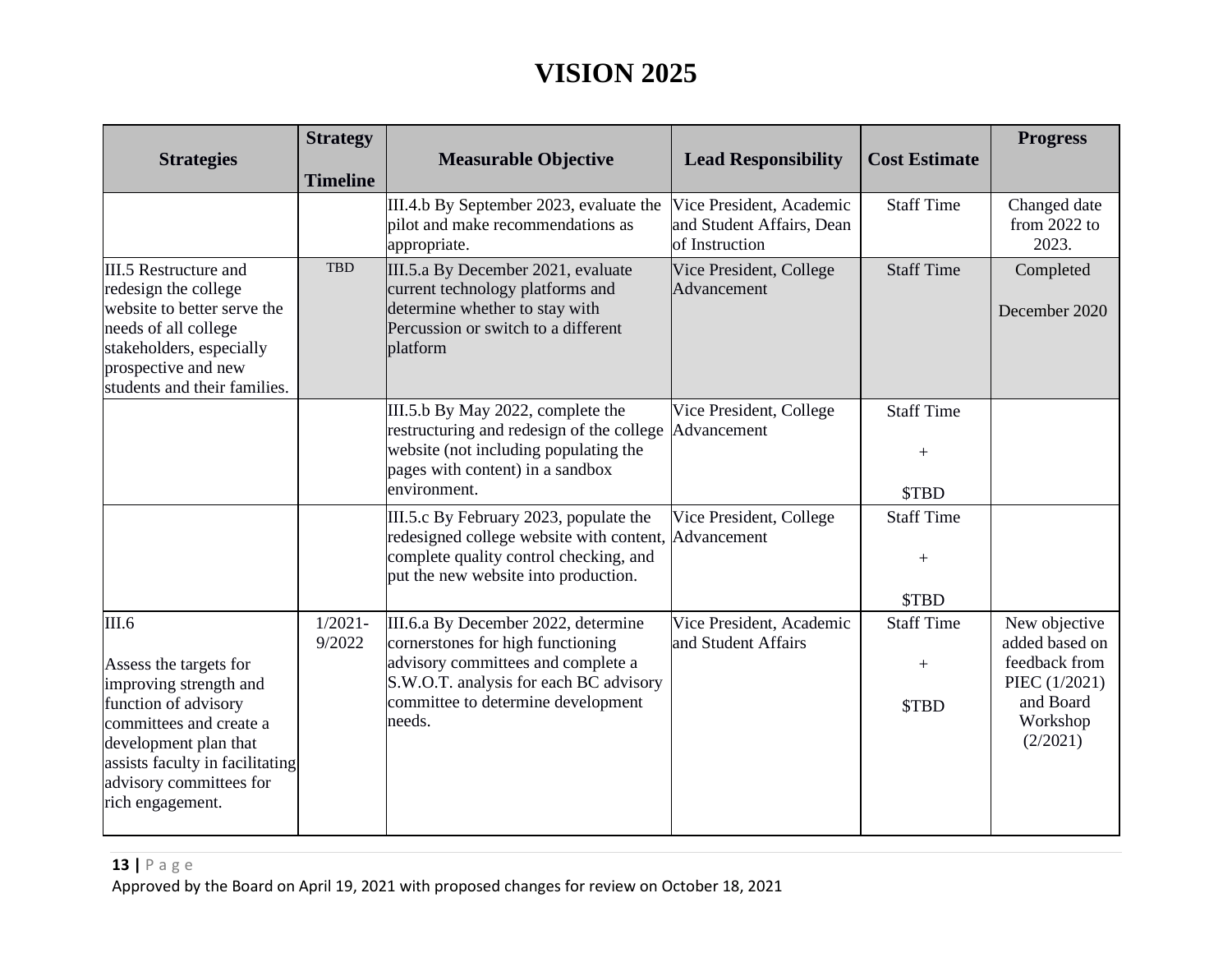| <b>Strategies</b> | <b>Strategy</b><br><b>Timeline</b> | <b>Measurable Objective</b>                                                                                               | <b>Lead Responsibility</b>                      | <b>Cost Estimate</b>                 | <b>Progress</b>                                                                            |
|-------------------|------------------------------------|---------------------------------------------------------------------------------------------------------------------------|-------------------------------------------------|--------------------------------------|--------------------------------------------------------------------------------------------|
|                   |                                    |                                                                                                                           |                                                 |                                      |                                                                                            |
|                   |                                    | III.6.b By September 2023, create<br>and implement a development program<br>for employees leading advisory<br>committees. | Vice President, Academic<br>and Student Affairs | <b>Staff Time</b><br>$^{+}$<br>\$TBD | New objective<br>added based on<br>feedback from<br>PIEC (1/2021)<br>and Board<br>Workshop |
|                   |                                    |                                                                                                                           |                                                 |                                      | (2/2021)                                                                                   |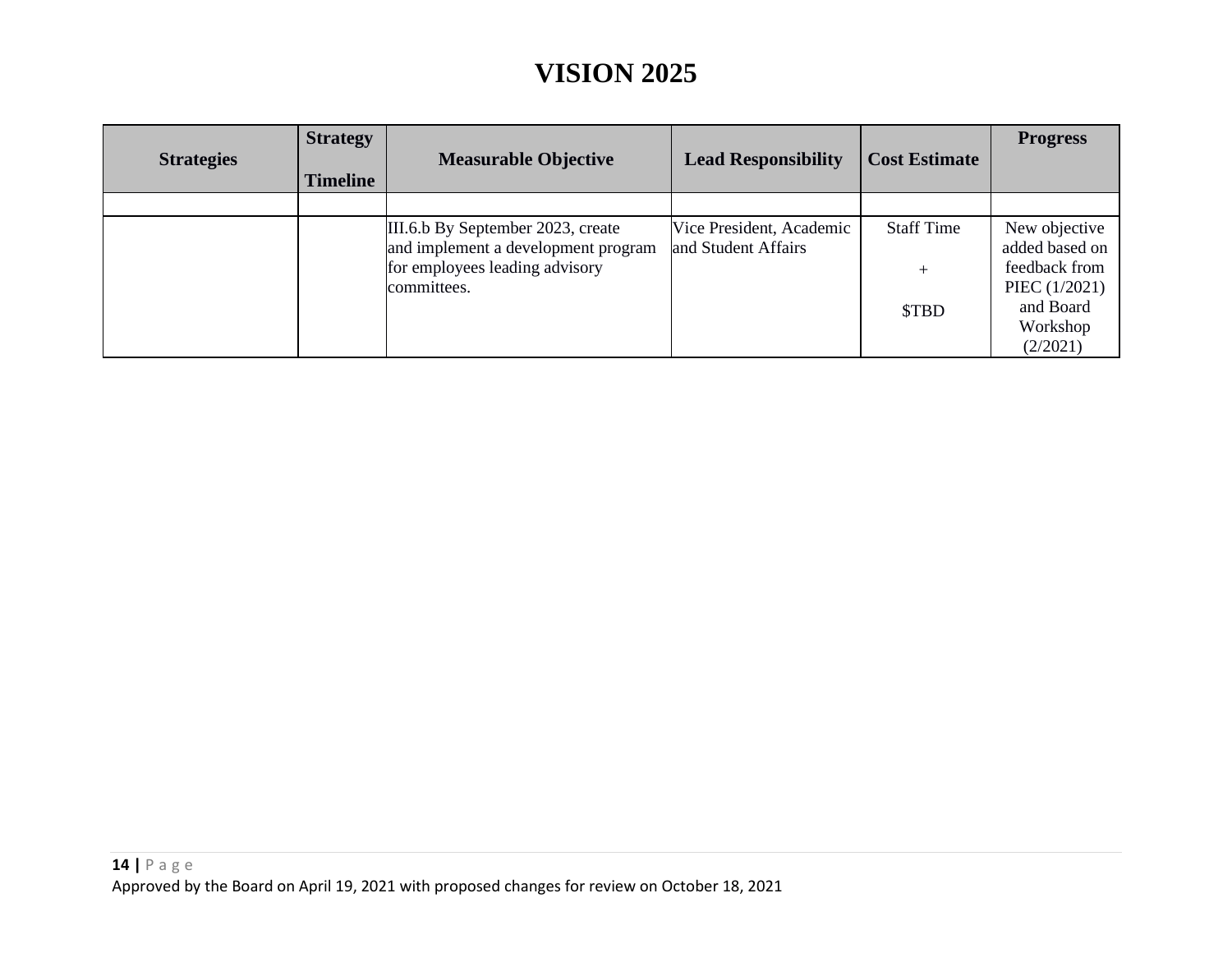**IV. College Legacy: By 2025, Brazosport College will ensure the development and sustainability of resources, infrastructure and public policy essential to being the College of Choice.**

| <b>Strategies</b>                                                                                                                                      | <b>Strategy</b><br><b>Timeline</b> | <b>Measurable Objective</b>                                                                                                                                                 | <b>Lead Responsibility</b>                    | <b>Cost Estimate</b>                                                                 | <b>Progress</b>                        |
|--------------------------------------------------------------------------------------------------------------------------------------------------------|------------------------------------|-----------------------------------------------------------------------------------------------------------------------------------------------------------------------------|-----------------------------------------------|--------------------------------------------------------------------------------------|----------------------------------------|
| <b>IV.1 Develop Former</b><br>Students Association<br>(FSA).                                                                                           | $1/14 - 12/20$                     | IV.1.a By December 2024, expand<br>membership to 150 paid members                                                                                                           | Vice President, College<br>Advancement        | <b>Staff Time</b>                                                                    | Changed date<br>from $2021$ to<br>2024 |
| <b>IV.2</b> Research and<br>recommend a secure and<br>comprehensive student<br>information system for<br>implementation to meet<br>college-wide needs. | $8/15 - 1/21$                      | IV.2.a By December 2019, complete<br>the contract negotiations for acquisition Services and CFO<br>of new student information system.                                       | Vice President, Financial                     | <b>Staff Time</b><br>$^{+}$<br>\$1-3 million                                         | Completed<br>December 2019             |
|                                                                                                                                                        |                                    | IV.2.b By October 2022, complete the<br>implementation of the new student<br>information system.                                                                            | Vice President, Financial<br>Services and CFO | <b>Staff Time</b>                                                                    |                                        |
| IV.3 Increase the<br>security of the College<br>by enhancing awareness<br>of campus safety.                                                            | $8/15 - 8/20$                      | IV.3.a By December 2018, implement<br>campus safety and security awareness<br>program                                                                                       | Vice President, Human<br>Resources            | <b>Staff Time</b>                                                                    | Completed<br>December 2018             |
|                                                                                                                                                        |                                    | IV.3.b By August 2022, develop and<br>distribute an Emergency Operations<br>Plan including a Hazard Mitigation<br>Plan and Continuity of Operations<br>Plans. <sup>15</sup> | Vice President, Human<br>Resources            | <b>Staff Time</b><br>$\hspace{0.1mm} +$<br>\$30K over two<br>years for<br>consultant | Changed date<br>from $2021$ to<br>2022 |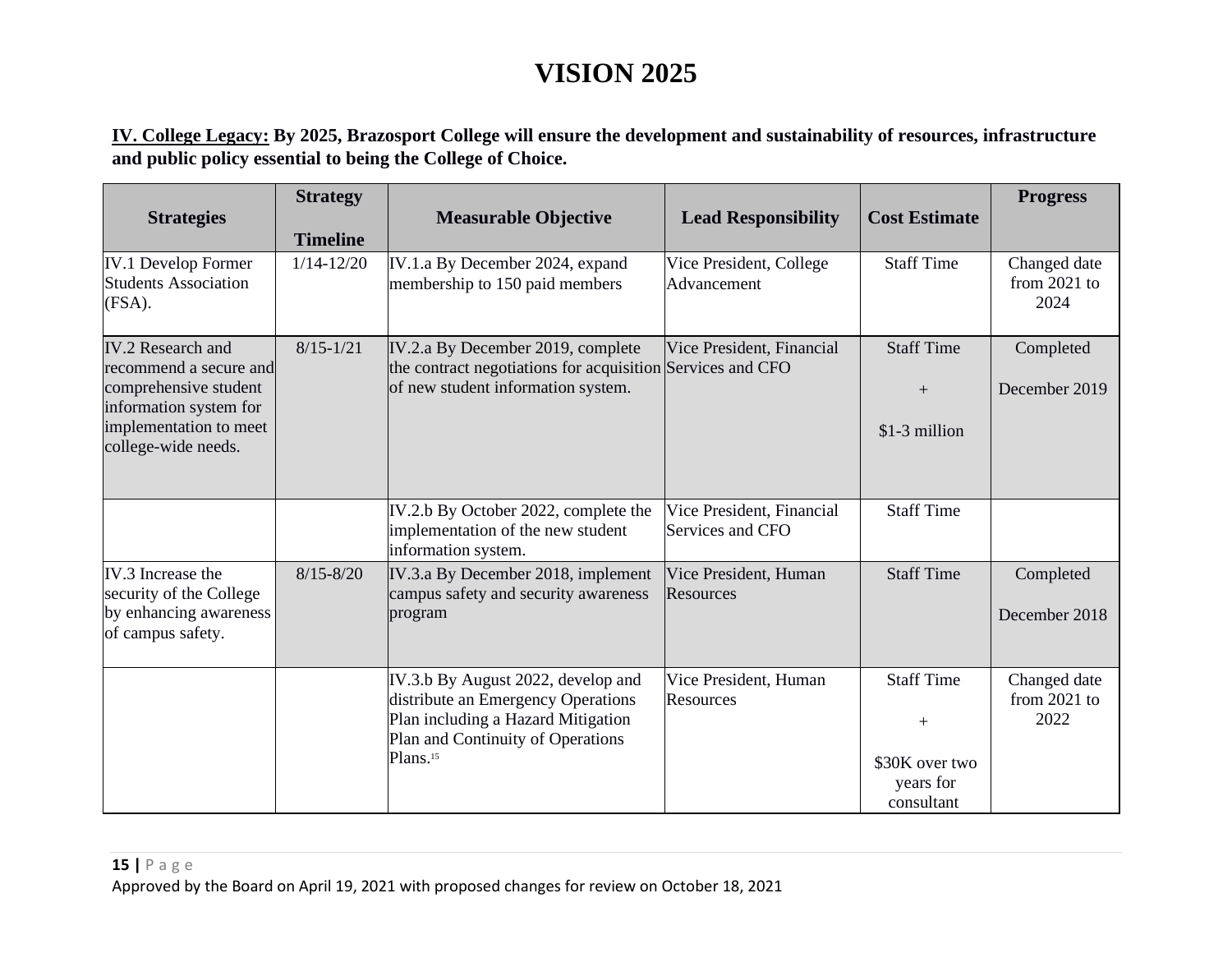| <b>Strategies</b>                                                                                                                 | <b>Strategy</b><br><b>Timeline</b> | <b>Measurable Objective</b>                                                                                                                                                                                                                                                                                                         | <b>Lead Responsibility</b>                    | <b>Cost Estimate</b>                                | <b>Progress</b>                                                           |
|-----------------------------------------------------------------------------------------------------------------------------------|------------------------------------|-------------------------------------------------------------------------------------------------------------------------------------------------------------------------------------------------------------------------------------------------------------------------------------------------------------------------------------|-----------------------------------------------|-----------------------------------------------------|---------------------------------------------------------------------------|
|                                                                                                                                   |                                    | IV.3.c By May 2021, conduct a lighting Vice President of Human<br>survey of existing parking lots to<br>determine areas that need additional<br>illumination, and survey of pavement<br>markings and sidewalks to determine<br>where additional or improved markings<br>and/or sidewalks are needed to guide<br>pedestrian traffic. | Resources                                     |                                                     | Completed<br>December 2020                                                |
|                                                                                                                                   |                                    | IV.3.d By December 2021, complete<br>the installation of new lighting in<br>parking lots and the addition of<br>markings and/or sidewalks to guide<br>pedestrian traffic.                                                                                                                                                           | Vice President, Financial<br>Services and CFO | Staff Time +<br><b>STBA</b>                         |                                                                           |
| IV.4 Ensure the<br>sustainability of our<br>physical plant and<br>maintain flexibility to<br>meet future<br>infrastructure needs. | $4/18 - 5/20$                      | IV.4.a By February 2018, develop and<br>implement comprehensive scheduled<br>maintenance plan for the campus.                                                                                                                                                                                                                       | Vice President, Financial<br>Services and CFO | <b>Staff Time</b>                                   | Completed<br>December 2018                                                |
|                                                                                                                                   |                                    | IV.4.b By August 2020, complete<br>Phase I of the piping project.                                                                                                                                                                                                                                                                   | Vice President, Financial<br>Services and CFO | <b>Staff Time</b><br>$+$<br>\$1 million             | Completed<br>December 2020                                                |
|                                                                                                                                   |                                    | IV.4.c By December 2023, conduct a<br>space utilization study for the entire<br>campus and update the Master Plan for<br>future space allocation based on post<br>pandemic needs <sup>16</sup>                                                                                                                                      | Vice President, Financial<br>Services and CFO | <b>Staff Time</b><br>$+$<br>\$50K for<br>consultant | Changed date<br>from $2021$ to<br>2023 to meet post<br>pandemic<br>needs. |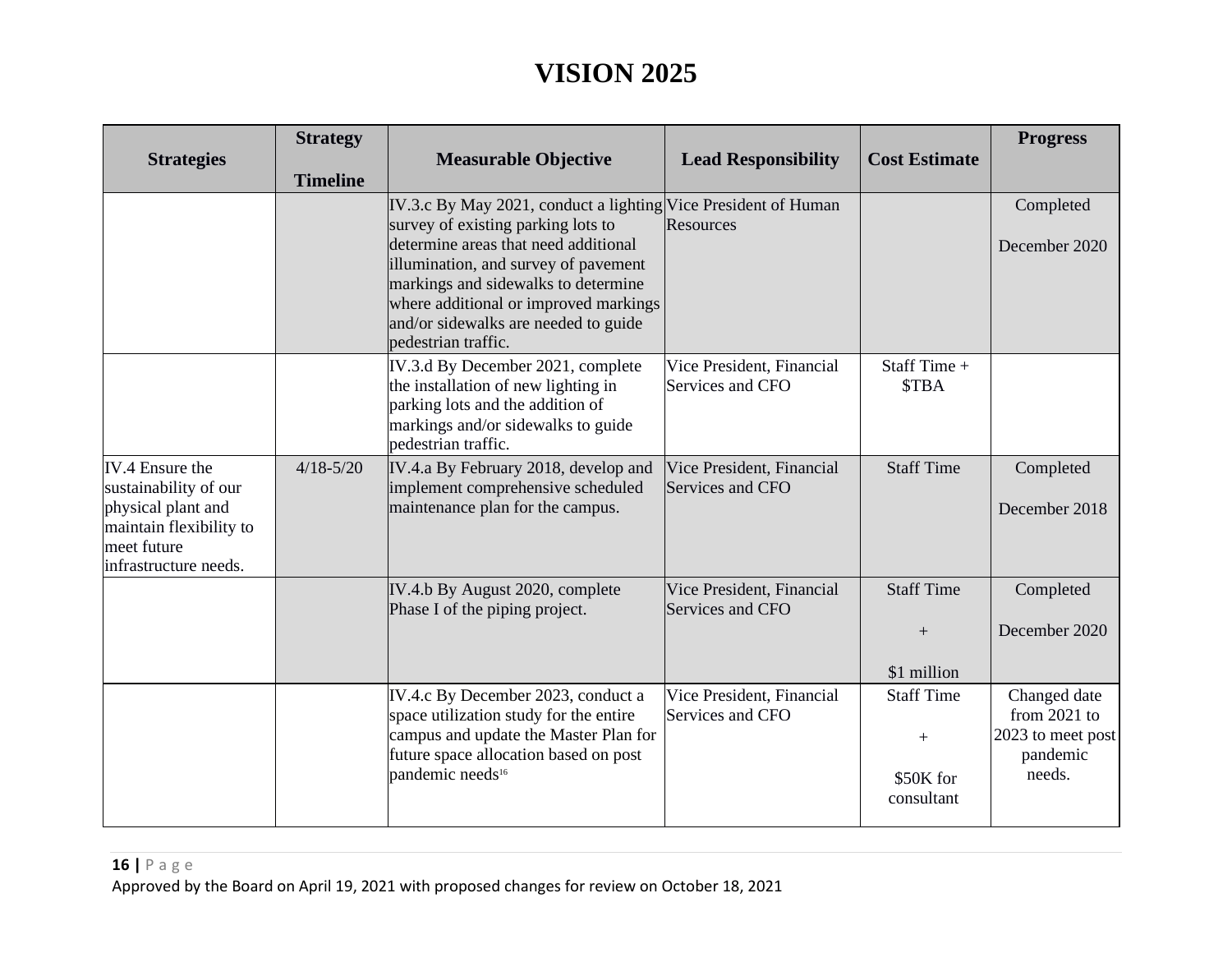| <b>Strategies</b>                                                                                  | <b>Strategy</b><br><b>Timeline</b> | <b>Measurable Objective</b>                                                                                                                                                                                                          | <b>Lead Responsibility</b>                    | <b>Cost Estimate</b>                                                                    | <b>Progress</b>                        |
|----------------------------------------------------------------------------------------------------|------------------------------------|--------------------------------------------------------------------------------------------------------------------------------------------------------------------------------------------------------------------------------------|-----------------------------------------------|-----------------------------------------------------------------------------------------|----------------------------------------|
|                                                                                                    |                                    | IV.4.d Project on hold, develop<br>programming plan to guide the<br>remodeling of D-Wing.                                                                                                                                            | Vice President, Financial<br>Services and CFO | <b>Staff Time</b><br>$+$                                                                | Project on hold.                       |
|                                                                                                    |                                    |                                                                                                                                                                                                                                      |                                               | \$30K                                                                                   |                                        |
| IV.5 Ensure that our<br>information technology<br>systems are secure and<br>capable. <sup>17</sup> | $9/19 - 9/21$                      | IV.5.a Project on hold, conduct a needs Vice President, Financial<br>assessment regarding instructional<br>technology, including a survey of peer<br>institutions.                                                                   | Services and CFO                              | \$30K for a<br>consultant                                                               | Project on hold.                       |
|                                                                                                    |                                    | IV.5.b By December 2022, replace the<br>system that detects and identifies all<br>connections to the network, and replace<br>the wireless network controllers and<br>access points with units that will work<br>with the SIS system. | Vice President, Financial<br>Services and CFO | <b>Staff Time</b><br>$+$<br>\$500,000 (capital<br>budget)                               | Changed date<br>from $2021$ to<br>2022 |
|                                                                                                    |                                    | IV.5.c By March 2021, replace the<br>existing firewall with one that includes<br>the latest features for network<br>protection.                                                                                                      | Vice President, Financial<br>Services and CFO | <b>Staff Time</b><br>\$300,000 (capital<br>budget)                                      |                                        |
|                                                                                                    |                                    | IV.5.d By September 2022, replace<br>existing network hardware (routers &<br>switches) with units that include the<br>latest features for network protection.                                                                        | Vice President, Financial<br>Services and CFO | <b>Staff Time</b><br>$\hspace{1.0cm} + \hspace{1.0cm}$<br>\$400,000 (capital<br>budget) |                                        |
| IV.6 Expand the<br>endowment fund to<br>provide scholarships                                       | $9/19 - 12/23$                     | IV.6.a By December 2023, raise<br>additional funding for College Now<br>scholarships, general scholarships,                                                                                                                          | Vice President, College<br>Advancement        | <b>Staff Time</b>                                                                       |                                        |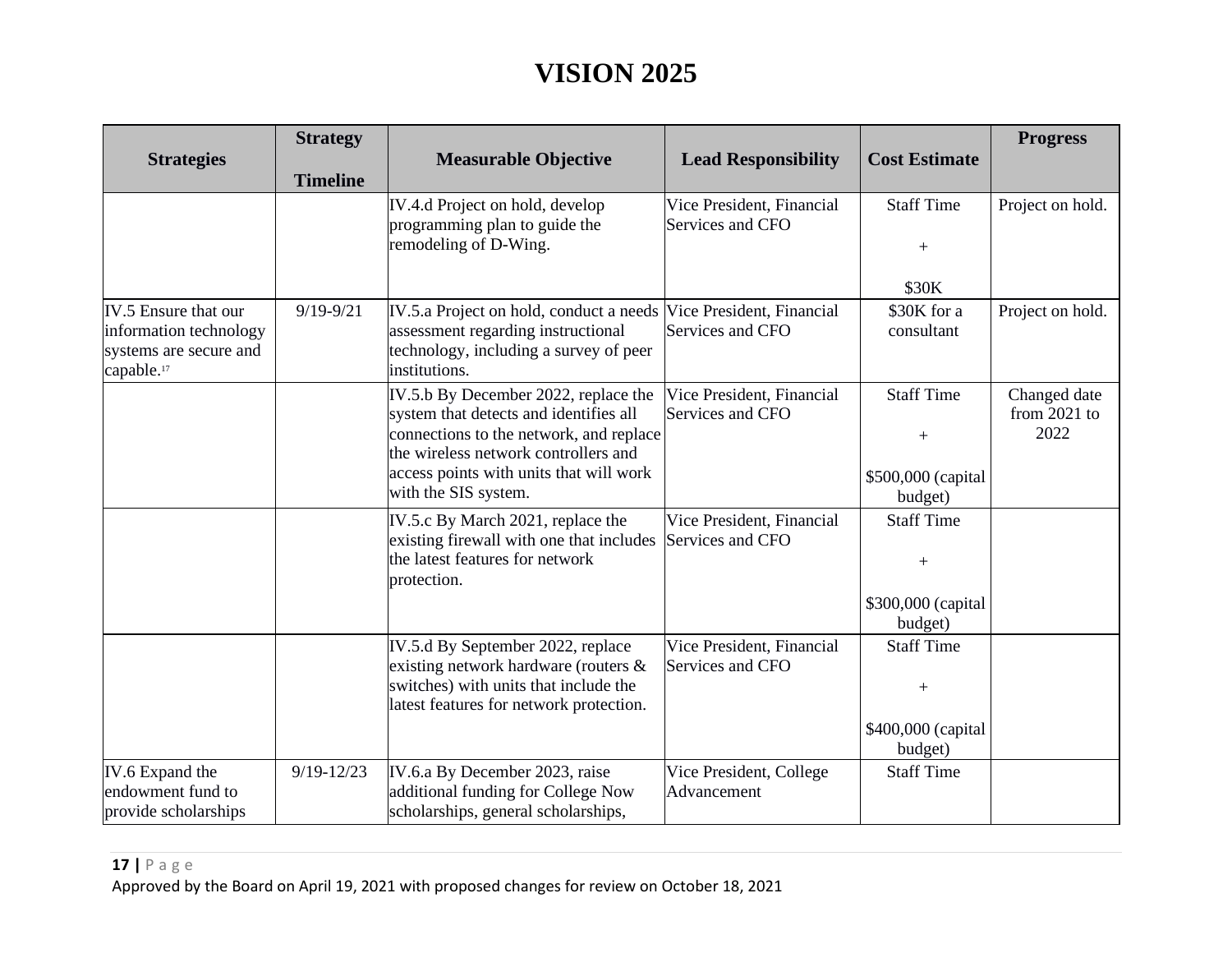| <b>Strategies</b>                                                                                           | <b>Strategy</b><br><b>Timeline</b> | <b>Measurable Objective</b>                                                                                                              | <b>Lead Responsibility</b>                    | <b>Cost Estimate</b>                                         | <b>Progress</b>                                            |
|-------------------------------------------------------------------------------------------------------------|------------------------------------|------------------------------------------------------------------------------------------------------------------------------------------|-----------------------------------------------|--------------------------------------------------------------|------------------------------------------------------------|
| throughout our service<br>area. <sup>18</sup>                                                               |                                    | facility improvements, and other needs<br>of the.                                                                                        |                                               | $\overline{+}$<br>\$40K for<br>advertising & a<br>consultant |                                                            |
| IV. 7 Consider<br>feasibility and plan for<br>possible future<br>expansion of taxing<br>district boundaries |                                    | IV.7.a. By December 2022, study<br>annexation law to determine the most<br>advantageous process for proceeding if<br>determined feasible | Vice President, Financial<br>Services and CFO | <b>STBA</b>                                                  | Added based on<br><b>Board Workshop</b><br>feedback 2/2021 |
|                                                                                                             |                                    | IV.7.b By December 2023, conduct<br>feasibility study regarding taxing<br>district expansion and develop potential<br>plans              | Vice President, Financial<br>Services and CFO | <b>STBA</b>                                                  | Added based on<br><b>Board Workshop</b><br>feedback 2/2021 |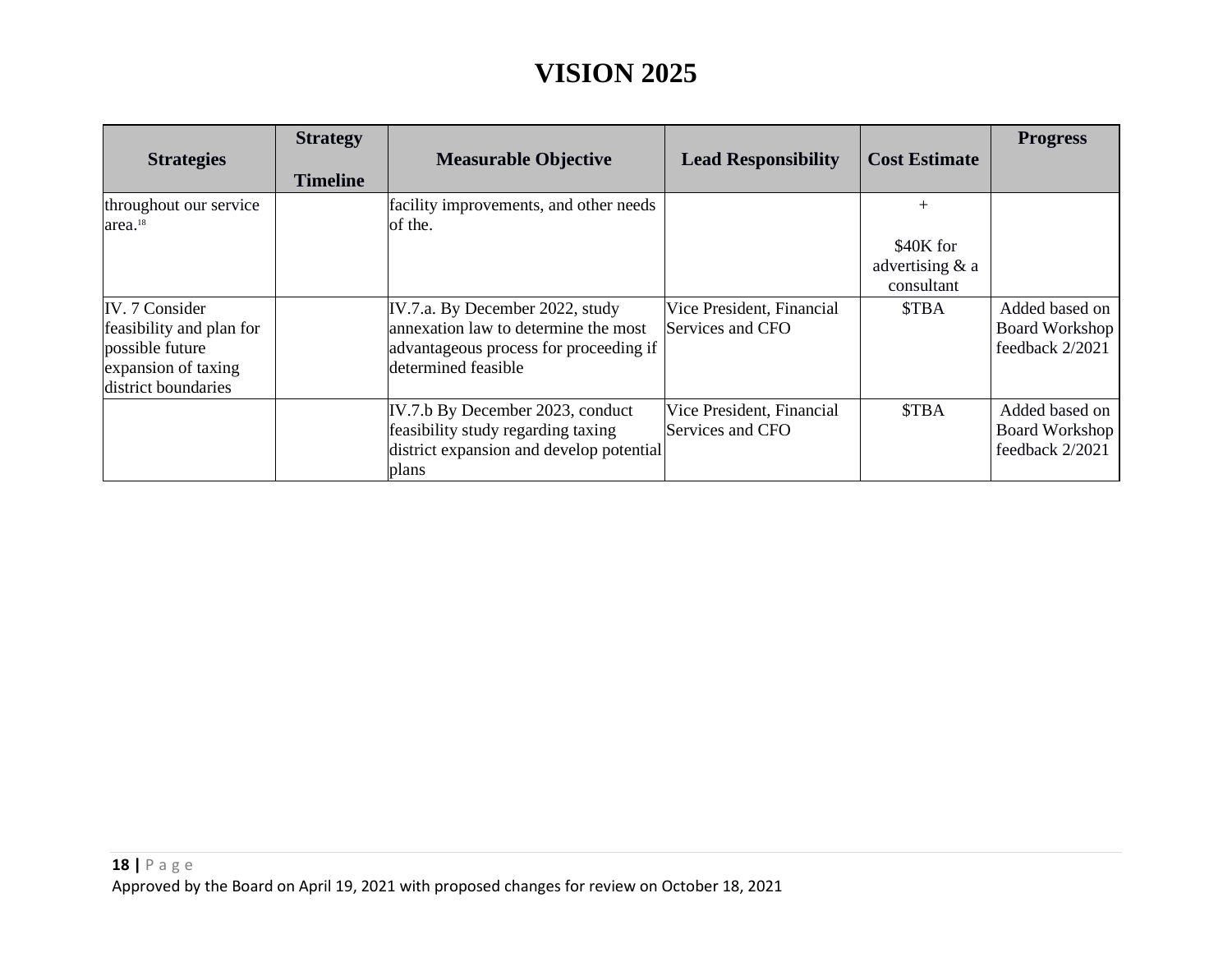#### **Definitions of Strategic Goals**

**Student Success:** This strategic goal encompasses strategies to attract students/learners to the college and help them achieve their educational goals. Students and learners include degree and certificate seeking students, continuing education students, corporate trainees in the CBIT, and people who want to grow their small businesses with help from the SBDC. Strategies in this category usually involve direct contact with students/learners, including recruiting, instruction, consulting, advising, coaching, career placement, etc. For example:

- Strategies that involve award scholarships belong in this category, but strategies to raise money for scholarships belong in the College Legacy category.
- Strategies that involve hiring staff in student services or peer recruiting belong in this category, but strategies that involve hiring staff in the business office or facility services belong in College Legacy.

There are four large Student Success strategies directed at degree and certificate seeking students and continuing education students, and these are the four pillars: Create Coherent Pathways, Get Students on Pathways, Keep Students on Pathways, and Ensure Students are Learning on Their Pathways. The Guided Pathways initiative and the ACE it program both fit within the four pillars. Strategies that may fall outside of the four pillars but still within Student Success include those aimed at marketing and recruiting and those aimed at career placement.

**Social and Economic Mobility:** This strategic goal encompasses strategies to ensure that all students/learners have a similar opportunity to succeed regardless of socioeconomic standing, race, gender, language, disability, age and other factors. Strategies in this category, like those in Student Success, usually involve direct contact with students/learners, but focus on meeting needs and removing obstacles for specific groups of students/learners. For example:

- Strategies that involve hiring practices to ensure that applicant pools are representative of the diversity of our region so that students are more likely to "see themselves" in the faces of faculty and staff belong in this category.
- Strategies that involve scholarships for underrepresented groups, such as English Language Learners belong in this category.
- Strategies to increase awareness of inequities as a way to increase equity belong in this category.

KPIs for Social and Economic Mobility may include any of the Student Success KPIs disaggregated by college readiness, economic status, race/ethnicity, gender and other factors.

**Business, Community & Campus Engagement:** This strategic goal encompasses strategies that develop productive relationships between the college and communities in our service area, between the college and business and industry, and within the college community itself. For example:

#### **19 |** Page Approved by the Board on April 19, 2021 with proposed changes for review on October 18, 2021